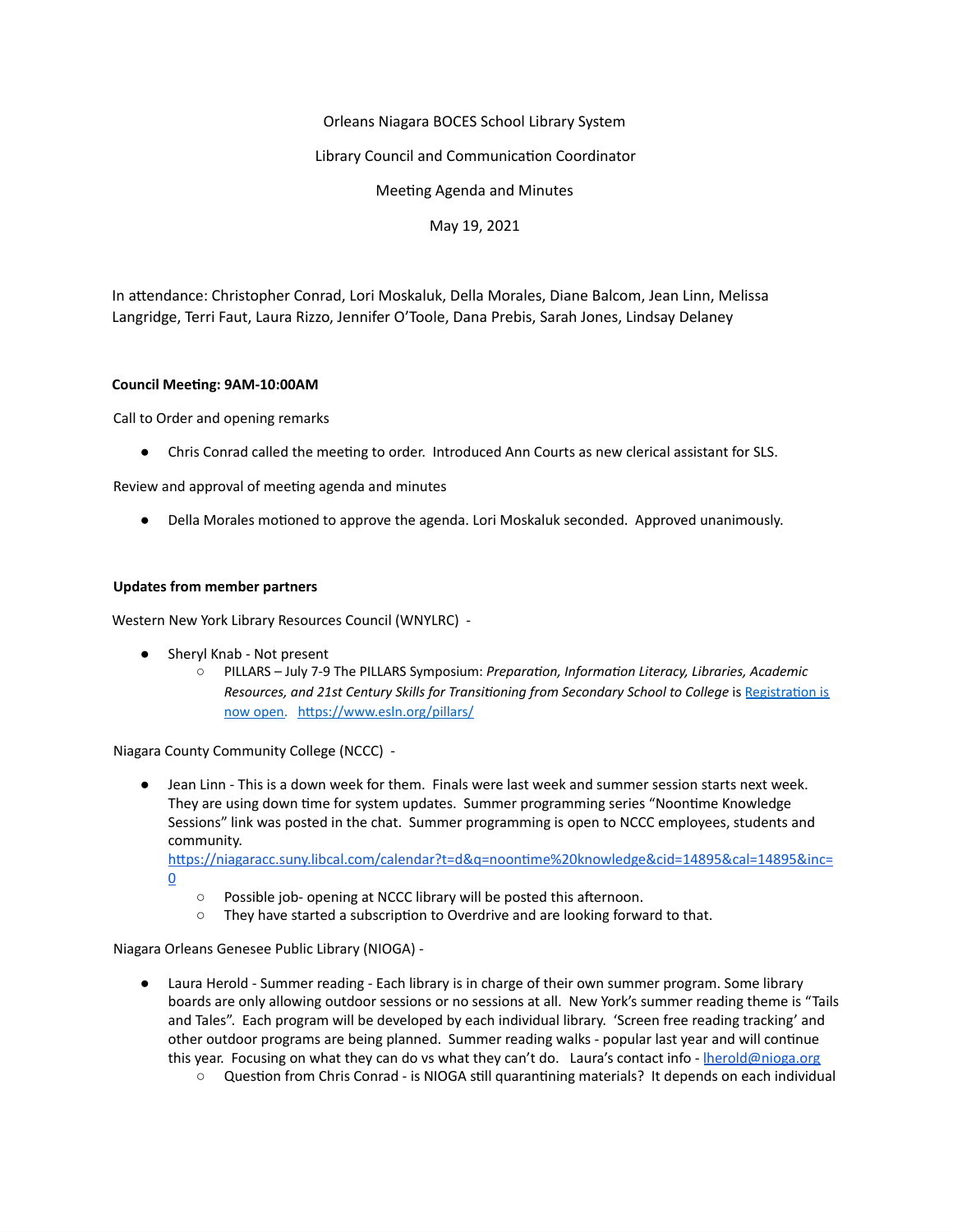library. The long quarantine is over - if they do, it is only for 24-48 hours. Chris will share summer reading links that were shared in the state leadership meeting (see NYS Library updates below).

Niagara University (NU) -

- Melissa Graduation is this week and they are focusing on celebrating the success this year. It has been a tough year and they are carefully reviewing the mask mandate and how to reopen safely. No covid on campus for two weeks. Very excited to celebrate all that they have accomplished this year.
	- Question from Chris Conrad Newsbank what it is and how they use it at NU?
		- Acquired it this semester. Has access to Niagara Gazette and Buffalo News. Only were saving their print issues, students do not want to use print copies for research.
		- Very useful for international studies as well. They do not cut out images very useful and a great purchase.
		- Question from Lindsay Vendor would not sign ed law 2D agreement last year for ON BOCES. How did they get that accomplished? Chris responded - we have more opportunities this year on how to accomplish this with additional consortium partners.

Thank you to the higher education /community members for participating and assisting us with providing updates.

#### **House Keeping**

Council Membership '21-22

- 5 Year plan Section 2 Council members are appointed by district superintendent
- Dra membership for next year needs to be adopted
- Chris opened the floor up for interested communication coordinators to join the council. If anyone is interested in joining the council, please contact Chris Conrad.
- D. Morales Is resigning. She nominated Sarah Jones to fill her seat as a council member from Albion.
- Lindsay will represent Niagara Wheatfield.
- Kelly Cousins will represent Royalton-Hartland.
- Council members draft finalized. https://drive.google.com/file/d/1REQc7-0M7QzukqClLJGwRpfTJeyA7db5/view?usp=sharing

Council Officer Nominations (Bylaws Article IV)

- Review of duties of Chair and Vice Chair
- Call for nominations for chair and vice chair by Chris Conrad.
- Terri Faut nominated Lori Moskaluk. Seconded by Della Morales and Laura Rizzo for chair.
- Terri Faut volunteered for vice chair. Seconded by Lori M.
- All approved.

Annual Survey

● Chris provided the annual survey for all to complete. Chris will send out to our listserv and post on the website. Due date - June 15th. Please have any of your staff librarians fill it out.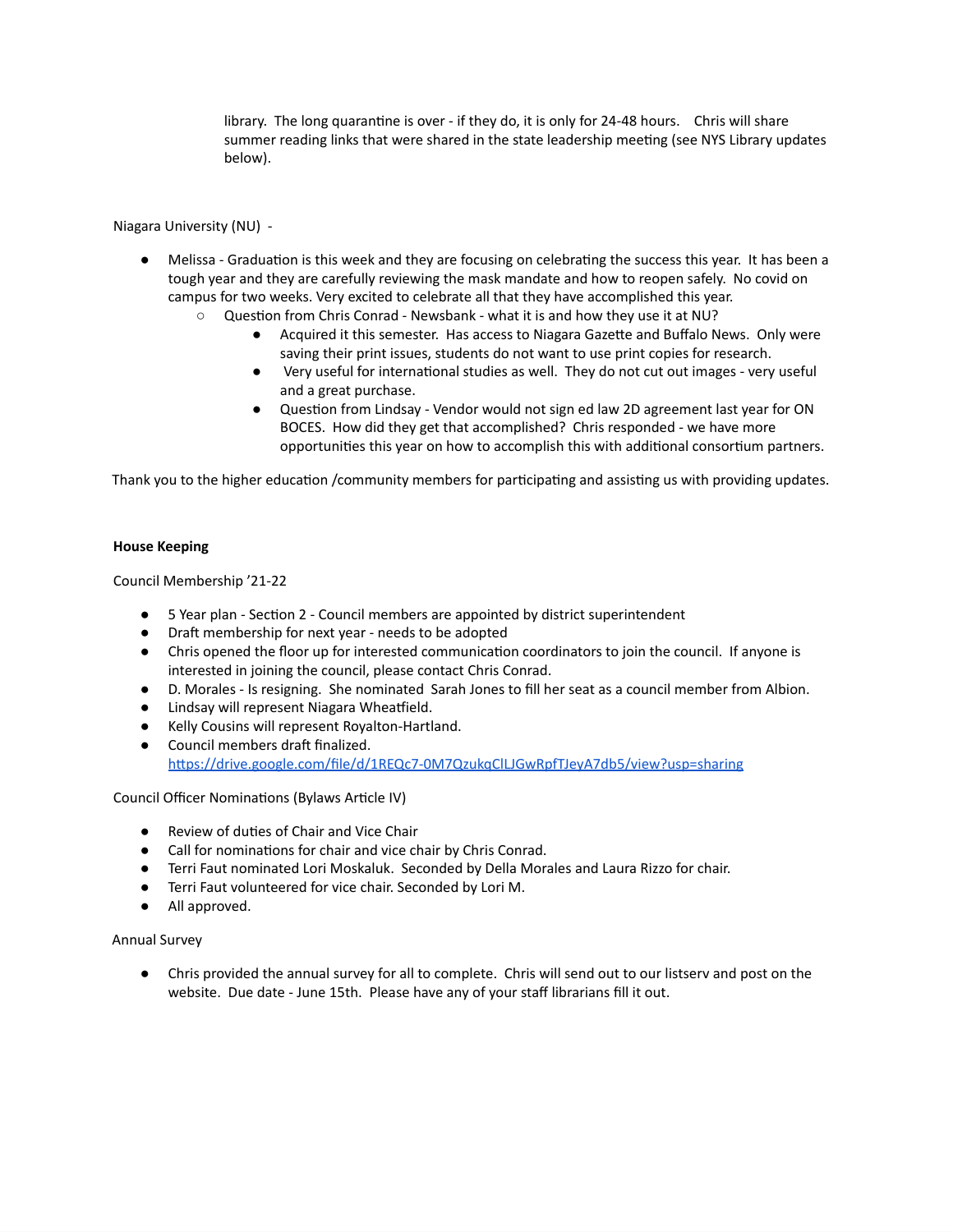#### 5 Year Plan of Service

● Approved by the council at the last meeting and submitted. DLD came back w/ minor tweaks that did not require council approval to re-submit. DLD wanted items a little more general in phrasing and mention national advocacy efforts as well. The required changes were made to 4.6 (optional change), 4.11 and 4.14 and sent back in. The updated submitted draft was posted on the website. Hoping for approval and should take effect 7/1/21.

## **CoSer updates**

General CoSer Information -

- CoSer service official add/drop date for the 2021-2022 school year was 4/30/21. No district changes since the last council meetings. Districts can still add CoSer services at any point for the next school year, but cannot drop. List of CoSers [members](https://docs.google.com/presentation/d/1ZXJ2xw-9UC-aB5Ss3qsm3O-wVmrTnL61Nw5u3FpAkqQ/edit?usp=sharing) - see slide 11
- Lori Moskaluk and Chris Conrad presented to Niagara Falls CSD technology committee on the 501 Material Distribution / Media CoSer - very successful. Chris is available to present to any district on CoSers if needed.
- All renewal forms and quotes have been received and PO's are in process.

## Insignia Transition Update

- Insignia contract is signed and we are working on the transition from Tek Data
- They started pulling data from the Tek Data catalog and are working to clean up the data.
- Chris is submitting a proposal to O/N BOCES for 20 summer days to help w/ transition of platforms. He's proposing to work Tues - Thursday over the summer. Chris will let the council know if it is approved.
- O/N BOCES BOE approved a resolution to join the DREAM Consortium for SY 21-22. This is run out of the Capital Region BOCES and includes 31 out of 37 BOCES. It will offer an expanded list of resource items on resources we want to explore, including OverDrive, SWANK, Insignia, etc. We will remain part of and support SOLID (out of Erie 1 BOCES).
	- Legal compliance is the first step in getting Overdrive. The next step is to revise the Cooperative Collection Development (CCD) plan to include clear digital pathways for adding OverDrive content.
	- Hopefully in the next year, we can start introducing everyone to the expanded list of products available through the additional consortium.

#### **Resource Update**

EBSCO K-8 and High School eBook Collections

- Great feedback from districts. These resources together provide roughly 27,000 simultaneous and unlimited use eBooks. We've received great responses from teachers including books in their lessons and linking them on their learning platforms (ie Google Classroom).
- O/N BOCES has decided to include these as part of the 501 Material Distribution / Media CoSe. They'll also offer them to all districts as a 501 trial to all districts for SY 21-22. After that districts will have to join the CoSer or buy them on their own to receive access.
- Please look forward to PD in the fall from EBSCO so everyone is aware of it and how to use it. Hopefully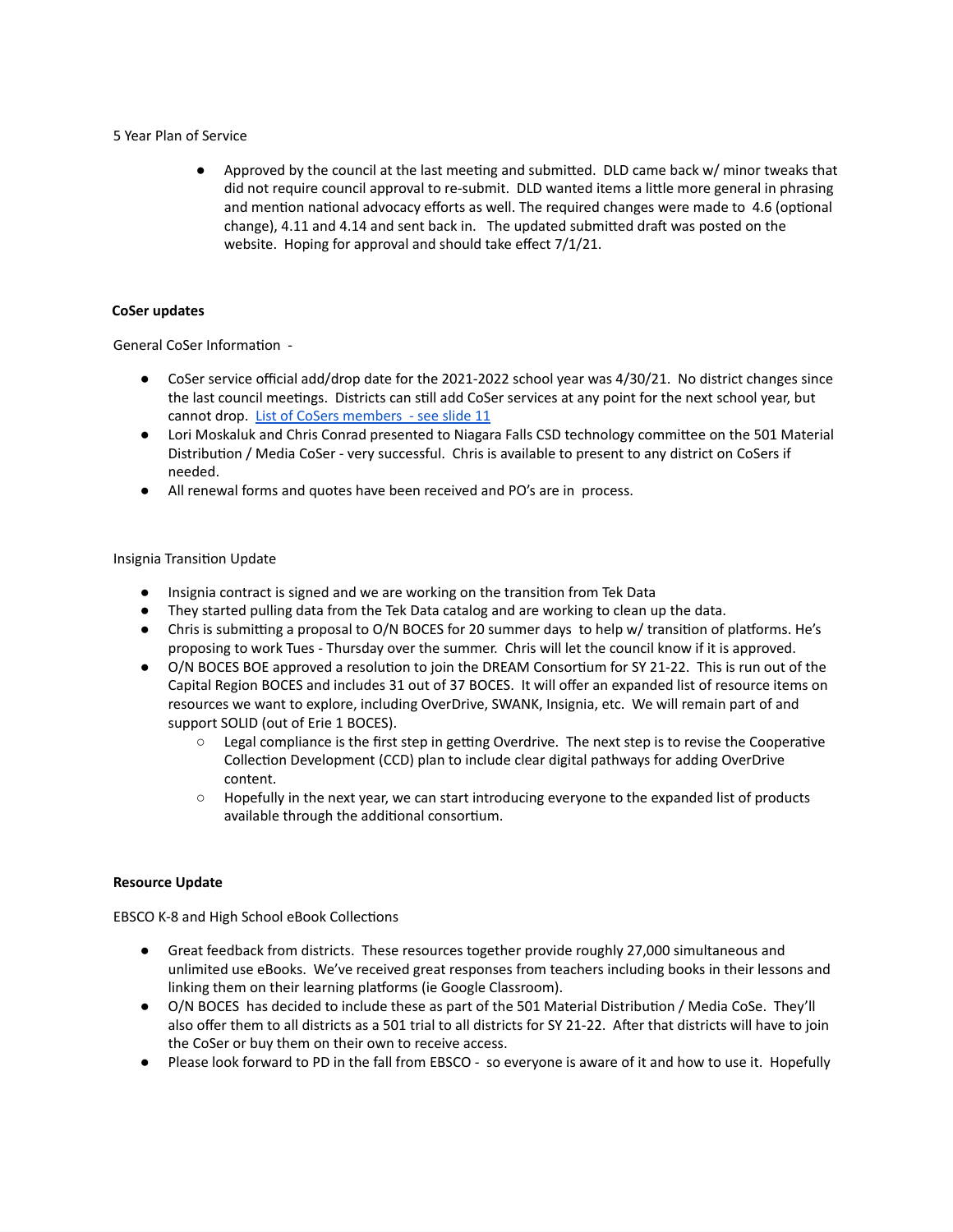open up PD to teachers too..

● This is another great step forward toward an improved list of resources available in the 501 Material Distribution / Media CoSer. We're very excited to offer this. And we'll try to see if we can integrate EBSCO's ebook MARC records in Insignia when it's configured.

## Soundzabound

● Thank you for feedback on the Soundzabound survey. As a result of survey input, we purchased Vol 5 and Cinematic. These volumes are already available when you log in. For CoSer members, you have access to a total of seven volumes now. For those that are not in any CoSer - you'll have access to just Vol 5 and Cinematic.

## Biography in Context / Fact Cite 123

- Review from prior council and committee meetings:
	- Gale In Context: Biography was renewed for SY 21-22. Paid out of this year funds. Will use this year to make a firm decision on if we want to renew again. It is expensive and not used as much as it had been in the past. Subcommittee had recommended getting rid of it totally. Chris decided to renew it until other CoSer resource changes were available, and we had some time to explore other options.
	- $\circ$  Fact Cite 123 subcommittee recommended to end Fact Cite.
		- Lindsay Delaney questioned who was at the subcommittee meeting and how the decision was made.
		- Chris explained the goal has been to increase the number and quality of resources available in CoSers. And rely less on SLS funds for large database purchases. The current cost of these databases is roughly 30k.
		- Lori Moskaluk explained that Terri Faut and other people had attended and reviewed the product and data. Gale In Context: High School contains many more articles and biographies than Biography In Context. This is currently subscribed to by a few districts, and there doesn't seem much sense in duplicating resources.
		- Statistical information was originally shared at February 25th council meeting available here (Slide 11 & 12): https://docs.google.com/presentation/d/1bL8z7RiBtjAYBQz2R5xPJIhrq9fAUy11DjBGR1R [Wubo/edit?usp=sharing](https://docs.google.com/presentation/d/1bL8z7RiBtjAYBQz2R5xPJIhrq9fAUy11DjBGR1RWubo/edit?usp=sharing)
	- As we move forward this next year we'll have the opportunity to look at more products this year and run some trials of items like we did with EBSCO eBooks. The annual survey has a section on it for recommended purchases like - Libguides, Noodle Tools, Newsbank etc. We'd like to identify some products that will allow us to increase opportunities for collaboration and create opportunities for learning.
	- When you look at the list of what we had last year vs this year many improvements and additions.

# **NYS Library Updates -**

- **•** Digital Equity Summit June 15th. If you do attend, please let Chris Know. -<http://www.nysed.gov/digital-equity-summits/digital-equity-summit-details>
- Talking Book and Braille Library http://www.nysl.nysed.gov/tbbl/
	- Free Library Service for eligible residents of upstate New York who are unable to use standard print material due to a visual, physical or reading disability.
	- Information on services for schools and children can be found here: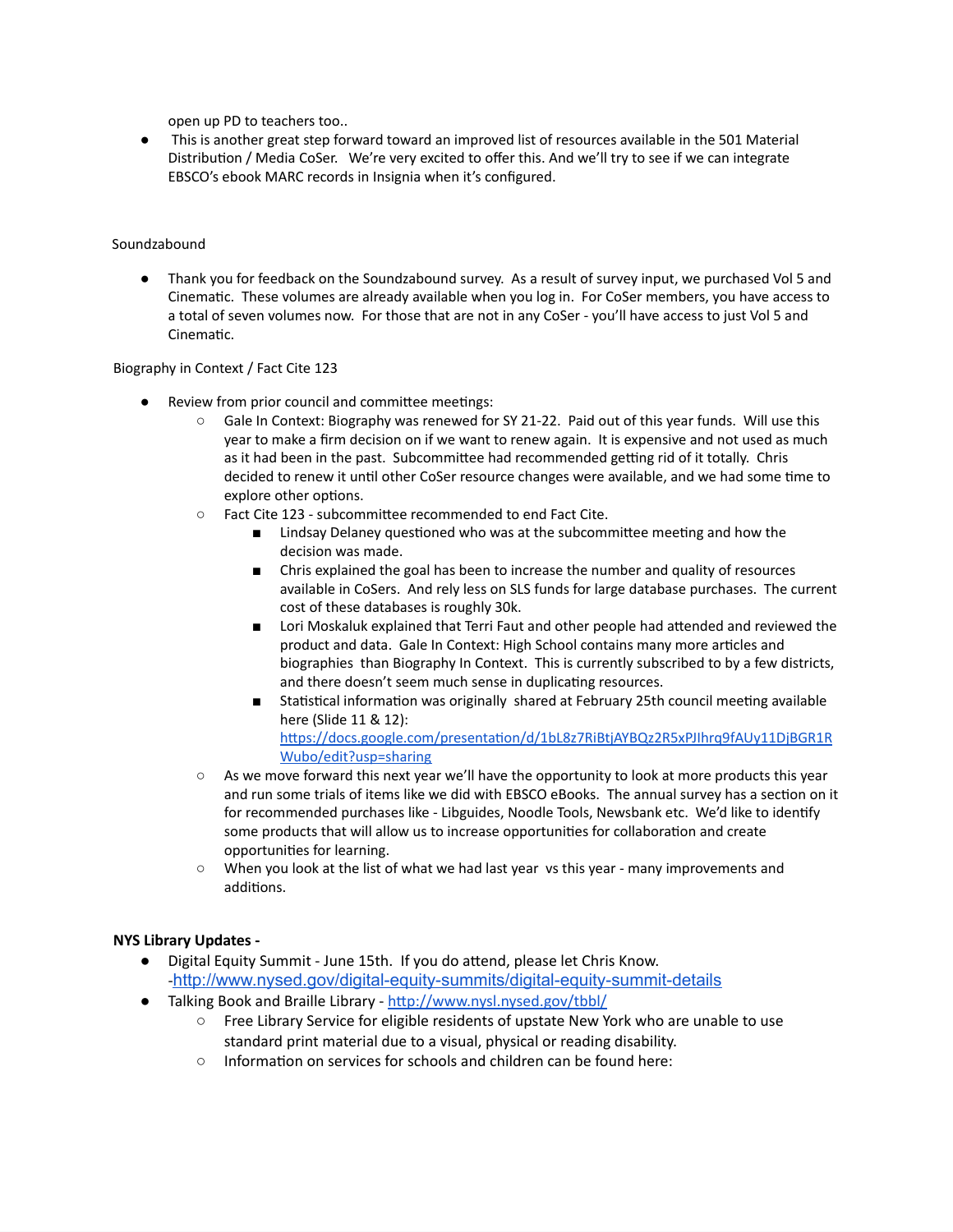http://www.nysl.nysed.gov/tbbl/youth.htm

- NYS Summer Reading Website https://www.summerreadingnys.org/
	- o Promotional Video
		- https://www.summerreadingnys.org/librarians-educators/le-kids-video-audio/
	- Teen Video Challenge
		- https://www.summerreadingnys.org/teens/teens-video-challenge/
	- Online and E-Resources for Families, Students, and Schools.
		- https://www.summerreadingnys.org/online-and-e-resources-for-families-students[and-schools/](https://www.summerreadingnys.org/online-and-e-resources-for-families-students-and-schools/)
- Annual system library report will be due November 1st though they have not updated the regulations yet. They are working on it.

# **Budget Update**

General budget update -

- Ann Courts was hired and started her position.
- Wrapping up the fiscal year for 20-21.
- Processing PO's for renewals.
- Chris will have a budget update at the first meeting of next school year. He'd like to share both the annual report and a budget update at the same time.
- Welcome suggestions to increase collaboration and learning. Exploring libguides. Utilize the group to produce opportunities for collaboration. Chris welcomes feedback from the council for that. Book challenge, author studies - anything! Send your ideas/thoughts our way.

# **Professional Development**

WNY SLS region presents: "Working Session for The New School Library [Program](https://drive.google.com/file/d/1OifJCj8j0YzdUXWeRGbSoBHVbo4XTr24/view) [Rubric"](https://drive.google.com/file/d/1OifJCj8j0YzdUXWeRGbSoBHVbo4XTr24/view) June 3<sup>rd</sup> (for librarians) 9-11:00 am

- Great feedback from those that attended the first two SLPR sessions. Looking forward to the next session. Flyer: https://drive.google.com/file/d/1OifJCj8j0YzdUXWeRGbSoBHVbo4XTr24/view
- Registration here: https://forms.gle/tyft78xWSQoCUcLx7

Cancelled - Coding and Interactive Fiction w/ Erie 2's Brian Mayer on May 26<sup>th</sup>.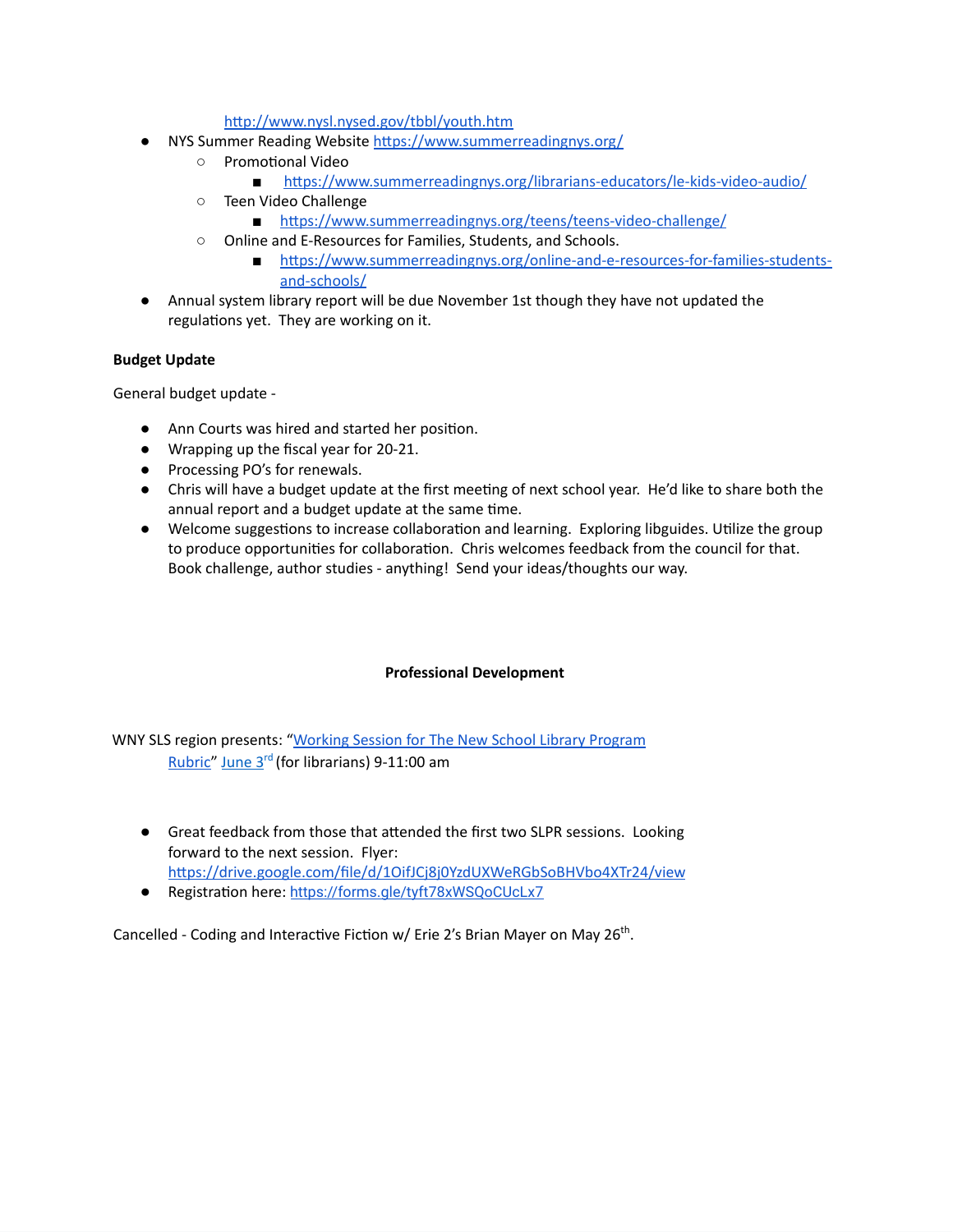# **Open discussion follow up**

● Link for summer school administrator handbook (see page 20): [hps://drive.google.com/file/d/1Bb9FpL9h0GVEU-S0XZ-GeX7tg9Sjx4ue/view?usp=sharing](https://drive.google.com/file/d/1Bb9FpL9h0GVEU-S0XZ-GeX7tg9Sjx4ue/view?usp=sharing)

## **Author Visits sponsored by Monkey See…Monkey Do**

- Thank you to Kim Krug, MSMD for sponsoring the author visits and a big thank you to all librarians in our school districts.
	- MSMD **-** They made a pivot to be a fully mobile book vendor they can deliver books right to your home/school. They are doing a ton of different literacy experiences for schools.
	- School libraries will receive copies of the books for their collection. Will arrive soon by school district courier method.

Chris introduced - Joanne O'Sullivan 10:00-10:45am

Chris introduced - Victoria Jamieson 11:00-11:45am

#### **Communication Coordinator Takeaways**

- O/N BOCES has decided to purchase EBSCO K-8 and High School subscriptions and add them to 501 Material Distribution / Media CoSer.
- O/N BOCES will offer all districts access to both of those collections as a trial to 501 for 2021-2022 school year. After that, districts will have to join 501 or buy the subscriptions on their own to receive access.
- You now have access to two additional Soundzabound volumes (#5 and cinematic magic).